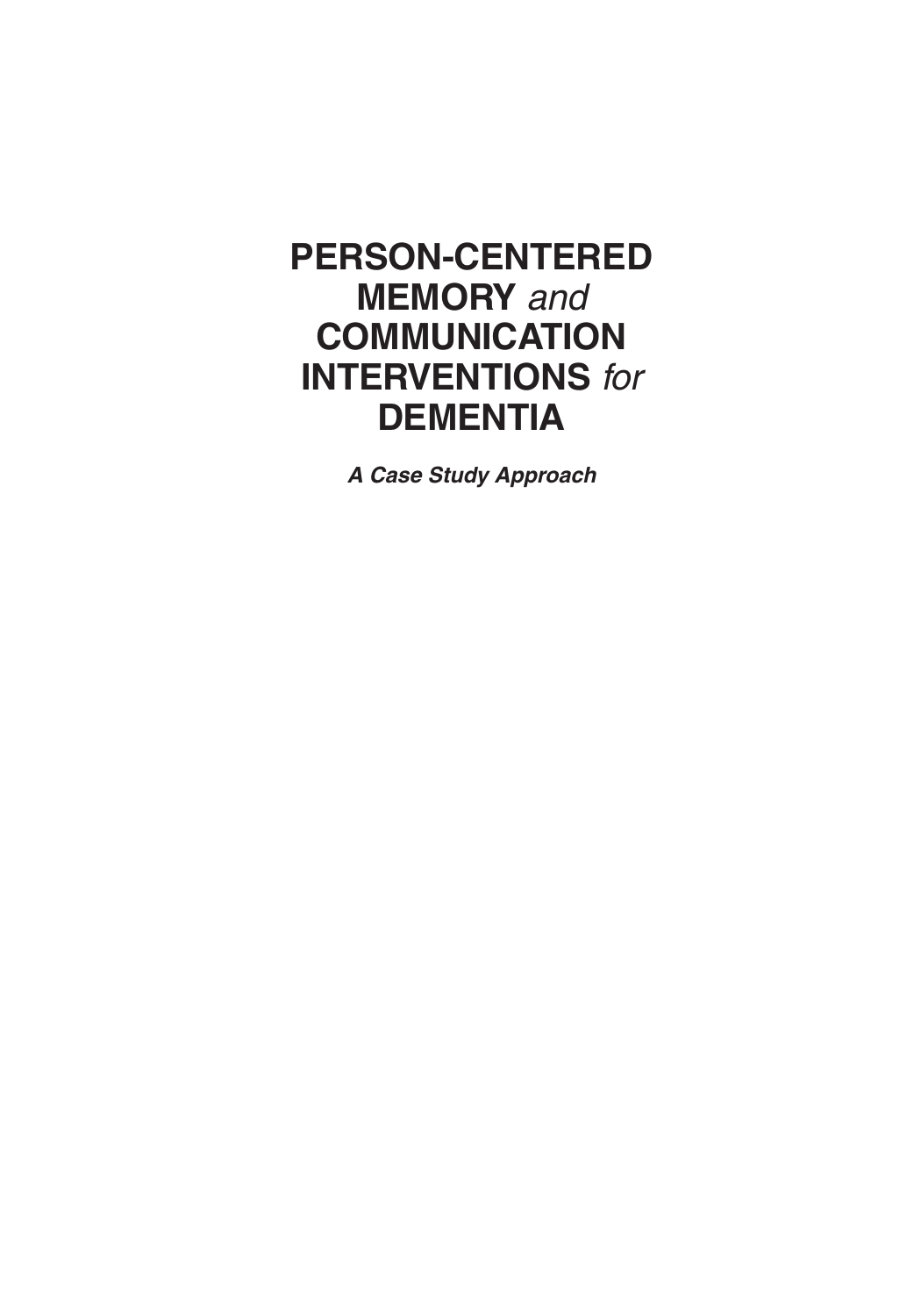#### **Medical Speech-Language Pathology**

*Series Editors* **Kristie A. Spencer**, PhD, CCC-SLP **Jacqueline Daniels**, MA, CCC-SLP, CBIS

*Medical Setting Considerations for the Speech-Language Pathologist* Kristie A. Spencer, PhD, CCC-SLP and Jacqueline Daniels, MA, CCC-SLP, CBIS

> *Primary Progressive Aphasia and Other Frontotemporal Dementias* Rene L. Utianski, PhD, CCC-SLP

*Person-Centered Memory and Communication Interventions for Dementia: A Case Study Approach* Ellen M. Hickey, PhD, SLP-Reg., SLP(C), CCC-SLP and Natalie F. Douglas, PhD, CCC-SLP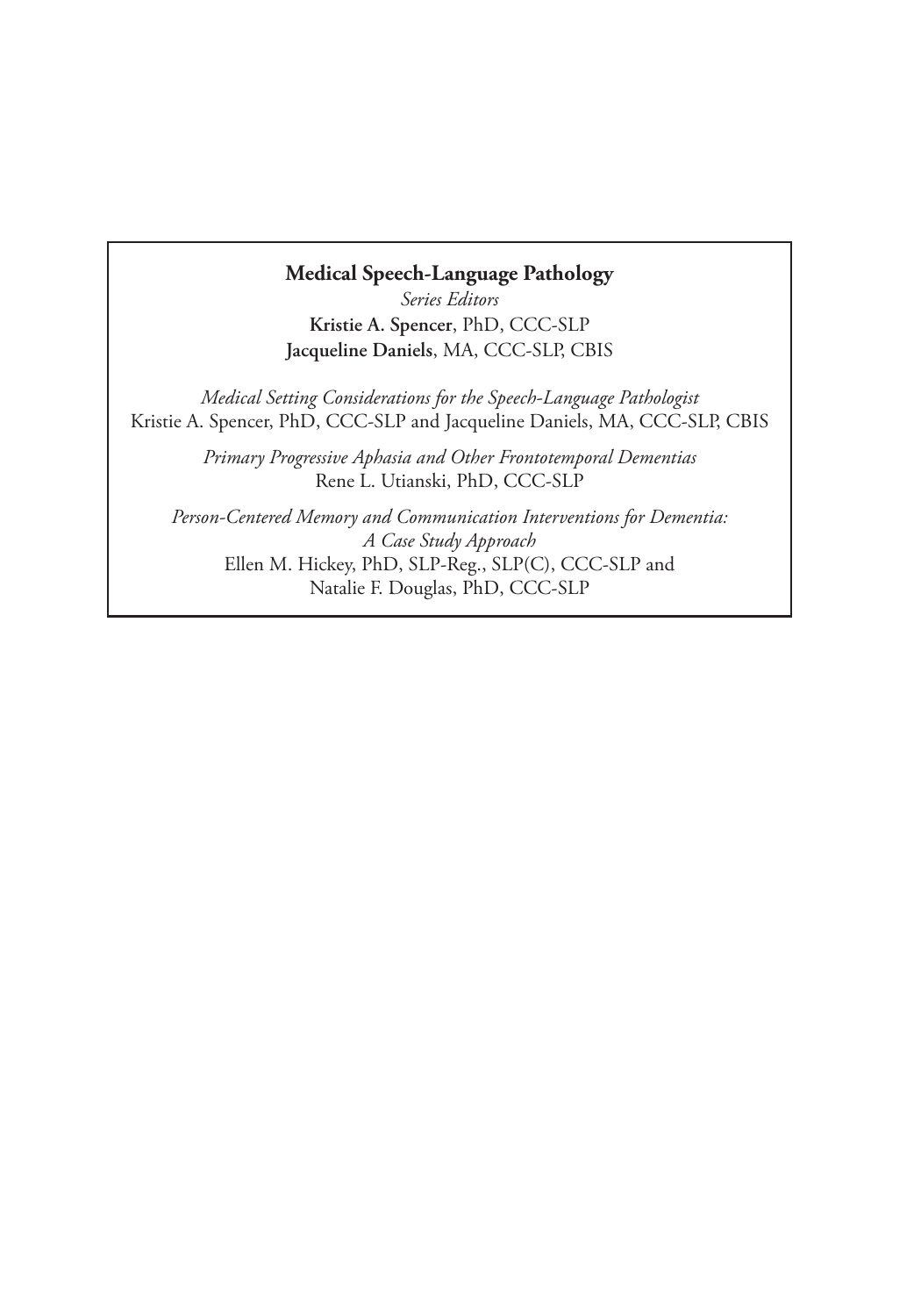

# **PERSON-CENTERED MEMORY** *and* **COMMUNICATION INTERVENTIONS** *for*  **DEMENTIA**

*A Case Study Approach*

**Ellen M. Hickey**, PhD, SLP-Reg., SLP(C), CCC-SLP **Natalie F. Douglas**, PhD, CCC-SLP

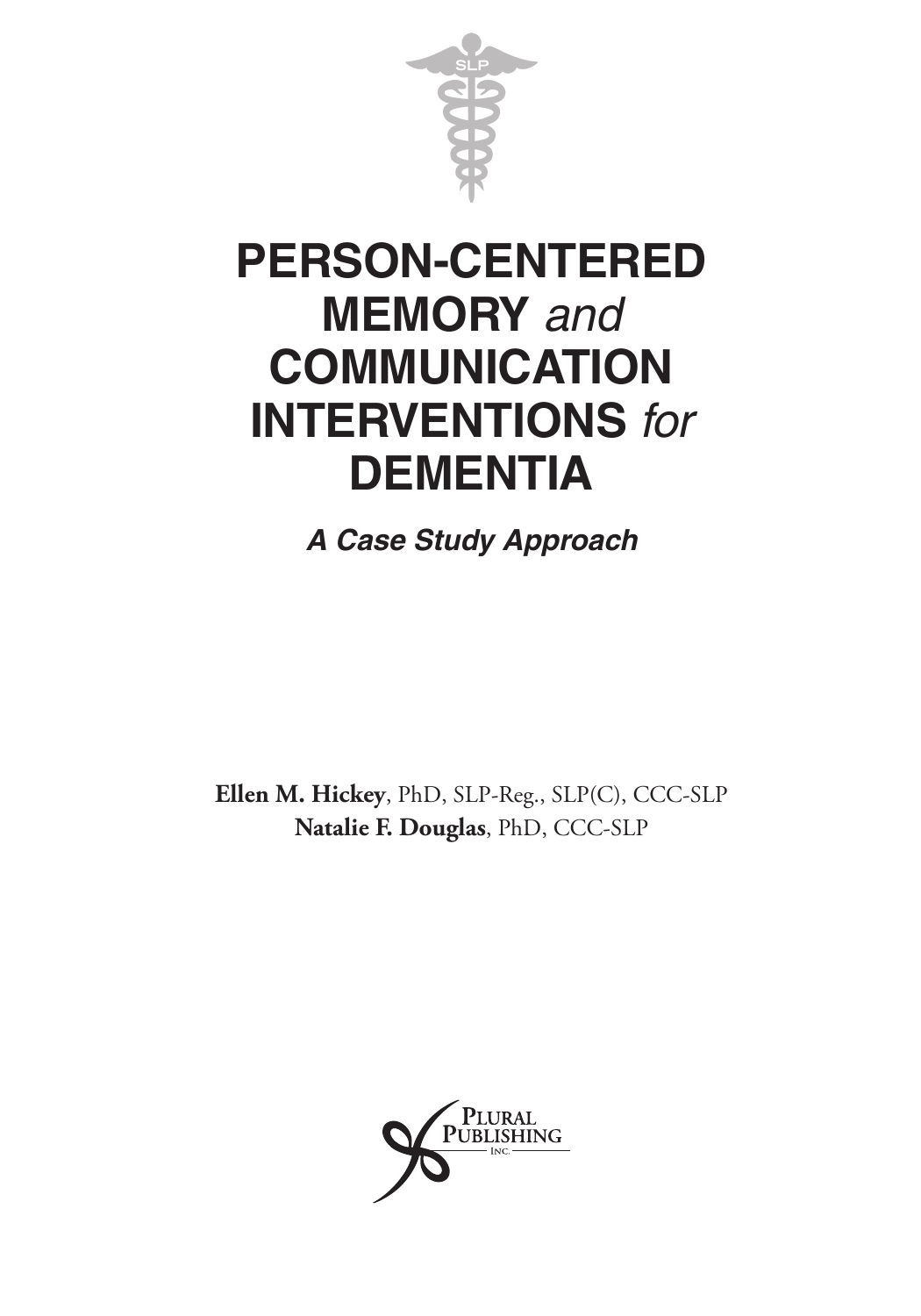

5521 Ruffin Road San Diego, CA 92123

e-mail: information@pluralpublishing.com Website: https://www.pluralpublishing.com

Copyright © 2021 by Plural Publishing, Inc.

Typeset in 11/13 Adobe Garamond by Flanagan's Publishing Services, Inc. Printed in the United States of America by Integrated Books International

All rights, including that of translation, reserved. No part of this publication may be reproduced, stored in a retrieval system, or transmitted in any form or by any means, electronic, mechanical, recording, or otherwise, including photocopying, recording, taping, Web distribution, or information storage and retrieval systems without the prior written consent of the publisher.

For permission to use material from this text, contact us by Telephone: (866) 758-7251 Fax: (888) 758-7255 e-mail: permissions@pluralpublishing.com

*Every attempt has been made to contact the copyright holders for material originally printed in another source. If any have been inadvertently overlooked, the publisher will gladly make the necessary arrangements at the first opportunity.*

#### **Library of Congress Cataloging-in-Publication Data**

Names: Hickey, Ellen M. (Ellen Mary), author. | Douglas, Natalie F., author. Title: Person-centered memory and communication interventions for dementia : a case study approach / Ellen M. Hickey, Natalie F. Douglas. Other titles: Medical speech-language pathology (Series) Description: San Diego, CA : Plural Publishing, [2021] | Series: Medical speech-language pathology | Includes bibliographical references and index. Identifiers: LCCN 2021002999 (print) | LCCN 2021003000 (ebook) | ISBN 9781635503012 (paperback) | ISBN 1635503019 (paperback) | ISBN 9781635503043 (ebook) Subjects: MESH: Dementia—rehabilitation | Patient-Centered Care—methods | Communication | Personhood | Case Reports Classification: LCC RC523 (print) | LCC RC523 (ebook) | NLM WM 220 | DDC 616.8/31—dc23 LC record available at https://lccn.loc.gov/2021002999 LC ebook record available at https://lccn.loc.gov/2021003000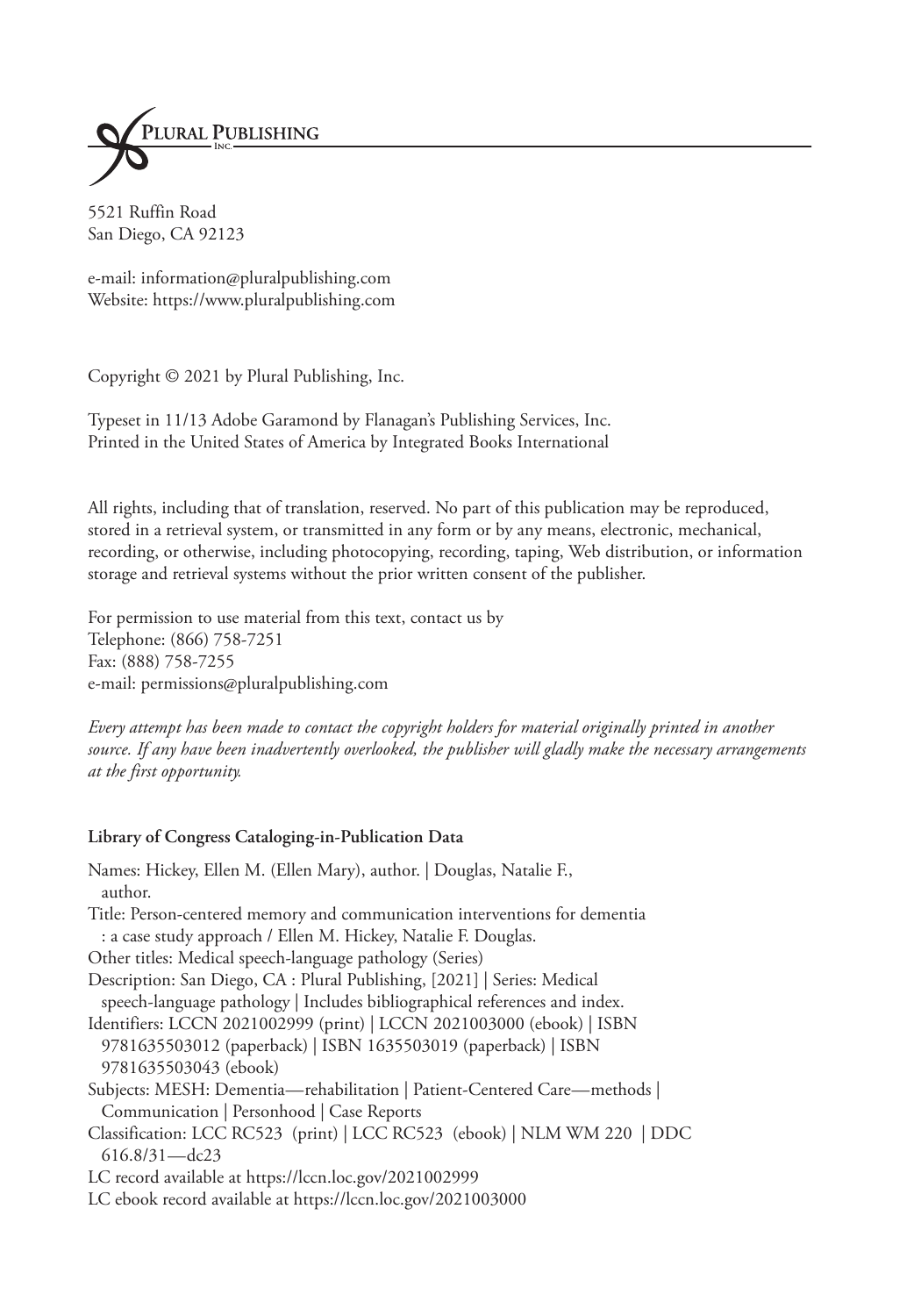

| Series Introduction by Kristie A. Spencer and Jacqueline Daniels<br>Acknowledgments<br>Contributor<br>Reviewers |                                                                               | vii<br>ix<br>xi<br>xiii |
|-----------------------------------------------------------------------------------------------------------------|-------------------------------------------------------------------------------|-------------------------|
| 1                                                                                                               | Introduction                                                                  | $\mathbf{1}$            |
| $\mathbf{2}$                                                                                                    | Elsie, the Nana                                                               | 23                      |
| 3                                                                                                               | Sylvie, the Entertainer                                                       | 43                      |
| 4                                                                                                               | Ivan, the Mentor<br>Ellen M. Hickey, Rebecca H. Affoo, and Natalie F. Douglas | 65                      |
| 5                                                                                                               | Saumya, the Caretaker                                                         | 91                      |
| 6                                                                                                               | Andre, the Artist                                                             | 105                     |
| 7                                                                                                               | Michael, the Mindful Yogi                                                     | 119                     |
| 8                                                                                                               | Sam, the Bocce Player                                                         | 131                     |
| 9                                                                                                               | Angie, the Pug Mom                                                            | 143                     |
| 10                                                                                                              | Conclusion                                                                    | 155                     |
| Index                                                                                                           |                                                                               | 169                     |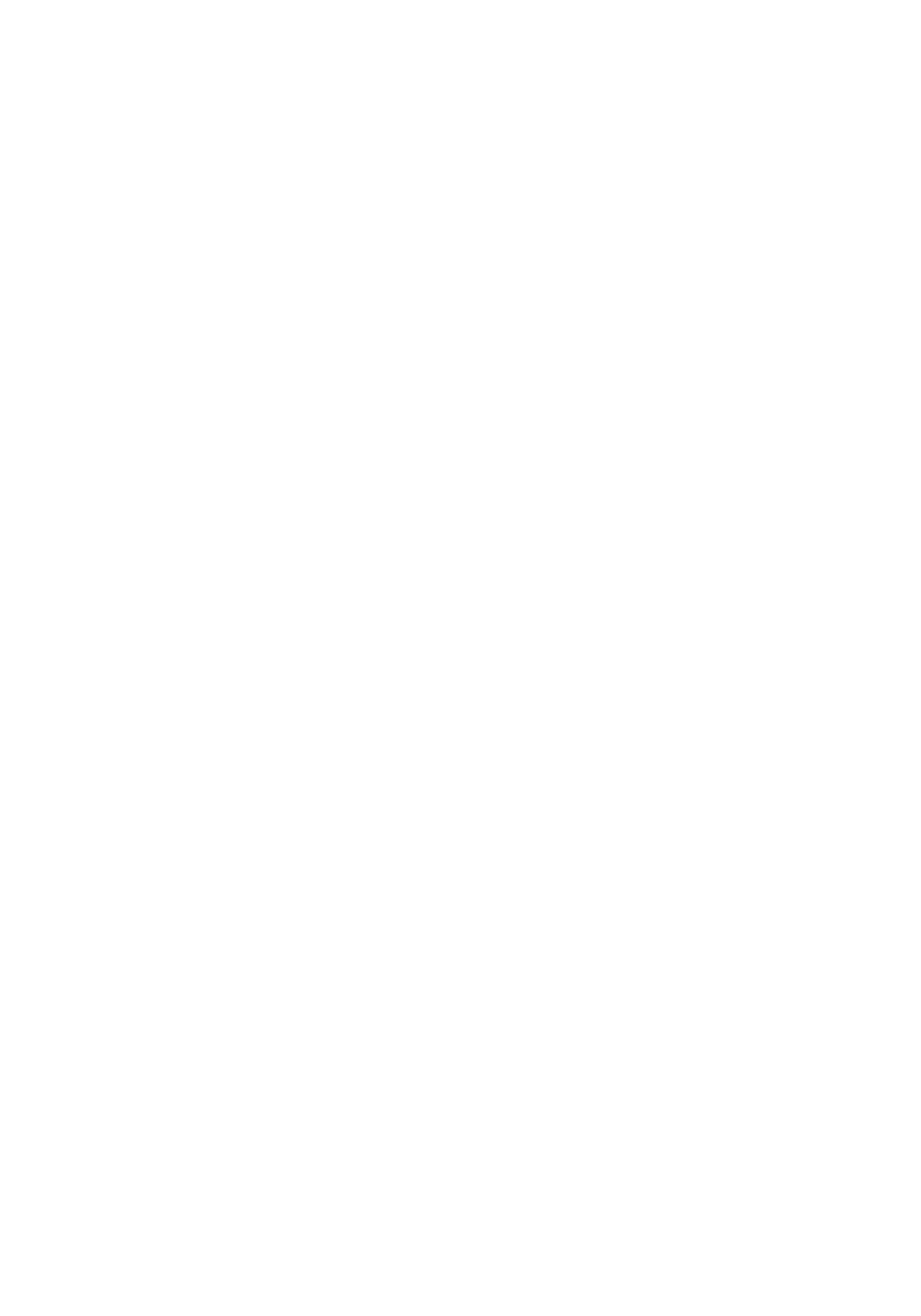# **Series Introduction**

The Medical Speech-Language Pathology book series provides graduate students, clinicians, and clinical researchers with functional, comprehensive material to enhance practice in a medical setting. The books are designed to bolster transdisciplinary knowledge through infusion of information from neurology, pharmacology, radiology, otolaryngology, and other related disciplines. They capture our current understanding of complex clinical populations, often encountered in medical settings, and offer information to guide evaluation and management strategies. For each clinical population, case studies are used to promote application and integration of the material. Moreover, the handbooks are richly supplemented with figures, tables, and patient samples to enhance accessibility of the information. Each book in the series is authored by experienced professionals and content experts who are able to transform the research literature into clinically applicable and digestible information. The authors integrate theory and practice in a succinct manner, allowing immediate application to everyday practice. This book series advances the medical speechlanguage pathology community by merging fundamental concepts, clinical strategies, and current theories with research evidence, with the goal of fostering outstanding clinical practice and clinical research.

The first book of the series set the stage regarding the environment of the medical SLP as an interprofessional team member, the clinical populations encountered by the SLP, and the foundational knowledge needed to understand and interpret neuroimaging, medication influences, and infection control precautions.

The second book of the series is an invaluable resource on the frontotemporal dementias (FTDs) and primary progressive apraxia of speech (PPAOS). It is a cuttingedge tutorial that encompasses differential diagnosis, clinical examinations, speech/language/cognitive assessments, neuroimaging findings, and treatment recommendations.

In this outstanding third book of the Medical Speech-Language Pathology Series, the authors have brilliantly harnessed their extensive clinical and research experience with people with dementia, and created a novel, compelling, and practical resource. Their case-based approach puts the life of the person with dementia at the forefront. Through this personalized lens, the authors walk the readers through the clinical journey, sharing distinctive information about the background, disease presentation, approach to assessment, environmental influences, and treatment goals for each individual case. They contextualize the case information with rich details, highlighting the challenges and complexities of a diverse series of clinical scenarios. Assessment and treatment approaches are anchored in evidence-based and theoretically sound practice, while the importance of culturally responsive care and meaningful engagement is elevated. A wealth of treatment guidance is provided, with first-hand examples of how to effectively implement low-tech and high-tech memory/communication aids, spaced retrieval training, Montesorri-based organizational level interventions, caregiver trainings, and so forth. The practicality of the clinical guidance is effectively enhanced by materials on the PluralPlus companion website, including photos, forms, and screening tools. Centering their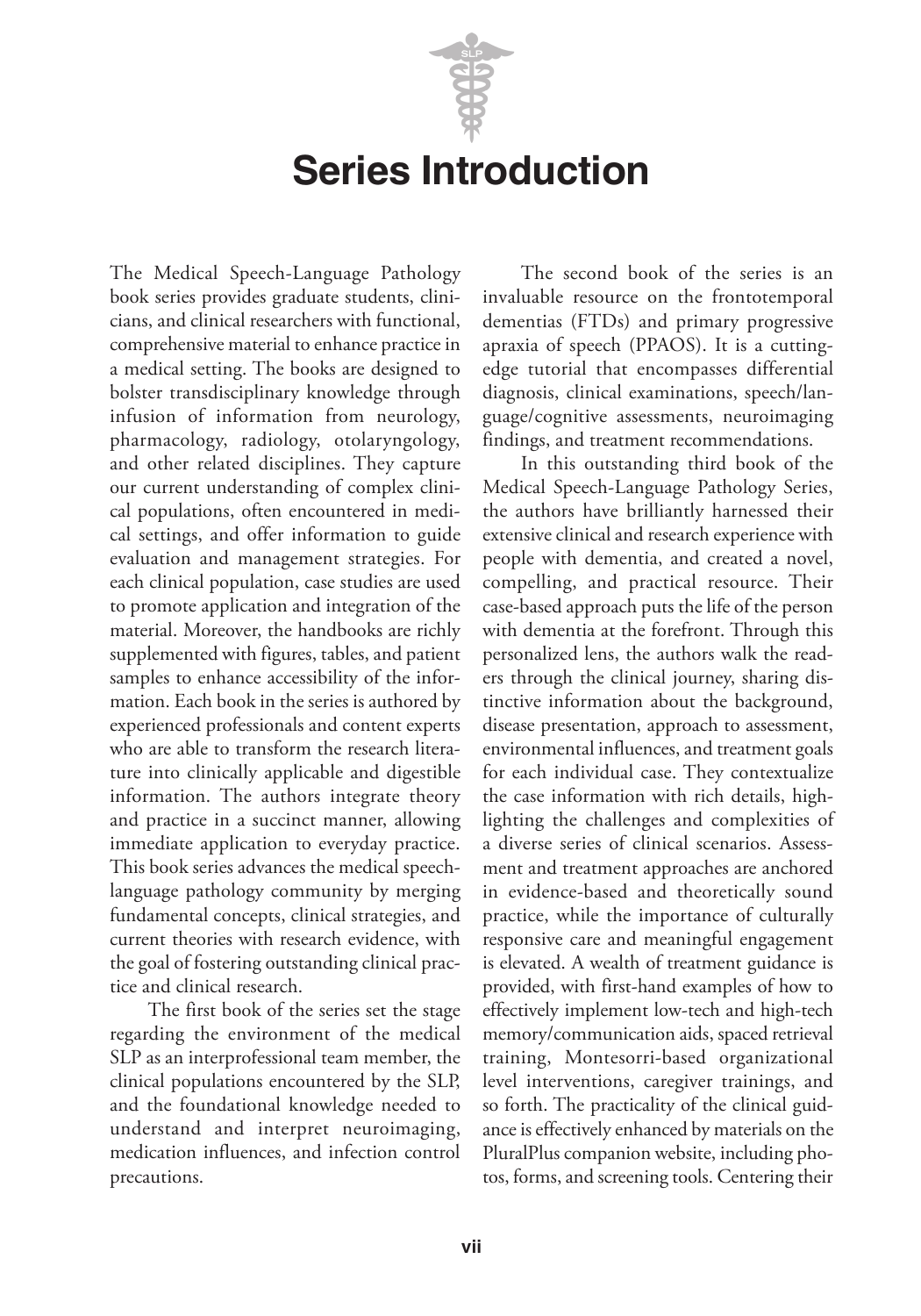practices on the dignity and empowerment of individuals with dementia, the authors reframe and reconceptualize the traditional clinical

approach. The result is an invaluable resource for clinical and scientific practice to best serve individuals with varied dementia syndromes.

#### **Medical Speech-Language Pathology**

*Series Editors* Kristie A. Spencer, PhD, CCC-SLP Jacqueline Daniels, MA, CCC-SLP, CBIS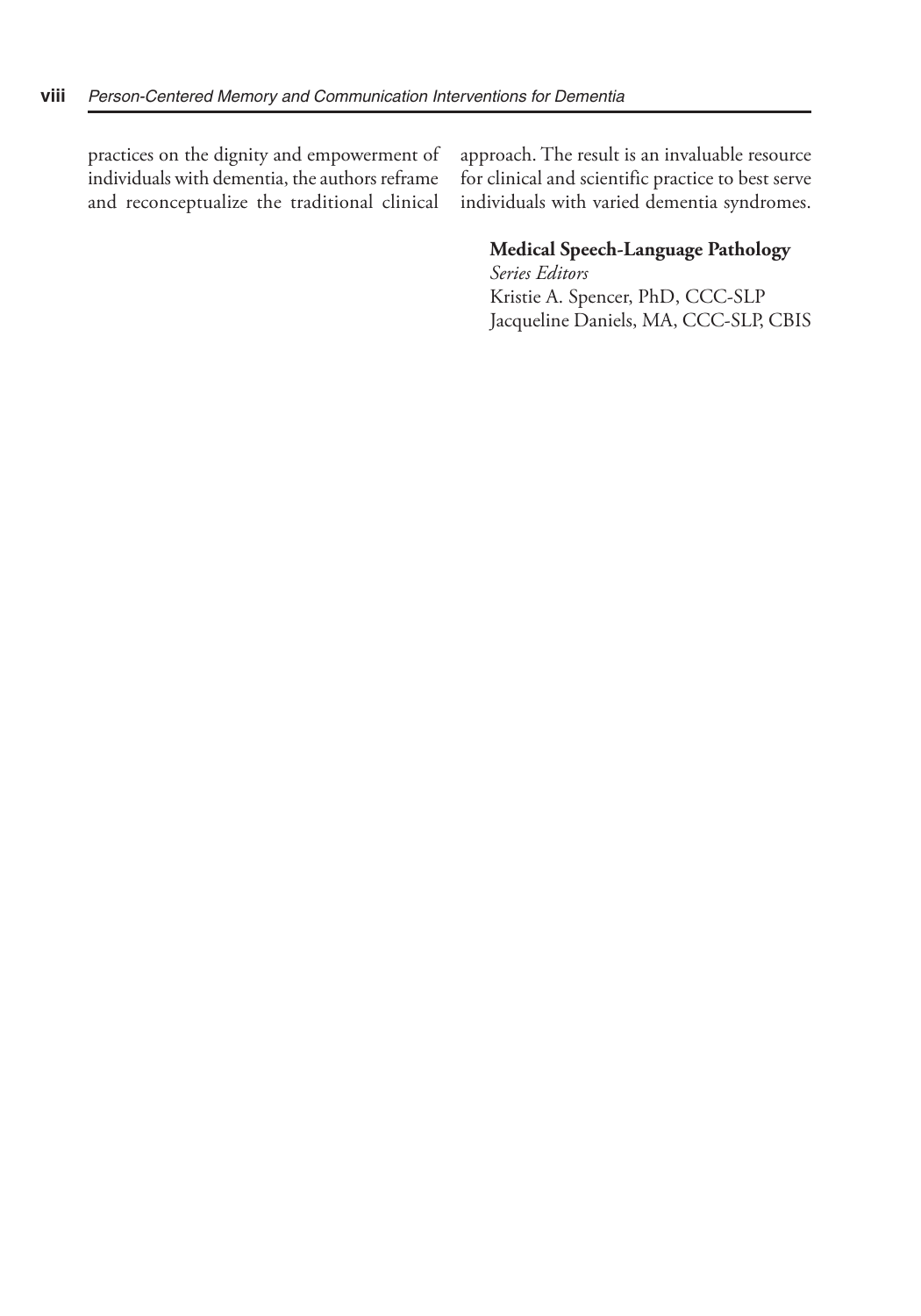# **Acknowledgments**

This book represents our deep passion for the personhood and individual identities and differences of each person we have met with dementia. It also illustrates our hope for people with dementia to live their remaining life with quality and dignity. We acknowledge the many resources available to support both speech-language pathologists and families of people with dementia, and we hope this book contributes to that literature. Our goal was to incorporate the work of pioneers and mentors (e.g., Michelle Bourgeois, Jennifer Brush, Cameron Camp) with our own clinical and research experiences in a framework of personcentered care. We also aim to provide hardworking clinicians with relatable examples and usable tools.

We are exceedingly grateful for each reviewer who provided such rich, constructive comments about the manuscript. We are so appreciative for your contributions!

We extend deep gratitude to Becky Khayum and Sarah Baar, who provided valuable feedback and helpful information about several concepts described in this book.

We fondly acknowledge Dr. Michelle Bourgeois. This work was only possible because of her mentorship across the decades and her exemplary body of research and innovations, which has undoubtedly improved the lives of innumerable people with dementia and their families. We appreciate her careful review of the manuscript and suggestions.

We acknowledge adoringly the work of Dr. Audrey Holland, our "academic grandmother," who has inspired generations of person-centered clinicians and researchers. Our profession is better for her caring and thoughtprovoking approach.

We thank the following people who supported our writing by providing guidance and feedback in describing cultural nuances and historical events that impacted specific cases and/or translations for individual chapters. Specifically, thank you to Michelle Patrick, who provided her expert input on African Nova Scotian culture and history. Thank you to Joel Richer and Lisa Spinney-Hutton for translations and expert input on Acadian Nova Scotian language, culture, and history. We thank the interpreter from the Immigrant Settlement Association of Nova Scotia who helped with Nepali and Hindi translation and interpretation.

We thank Kristie Spencer and Jacqueline Daniels, series editors, for inviting us to make this contribution to the Medical SLP series and for their useful feedback on our initial proposal. Many thanks to Christina Gunning and the rest of the team at Plural Publishing for their organized, flexible, and encouraging approach!

We also thank our family members and friends who have sustained us throughout this process. You remind us of the importance of meaningful engagement in conversations and our own life interests.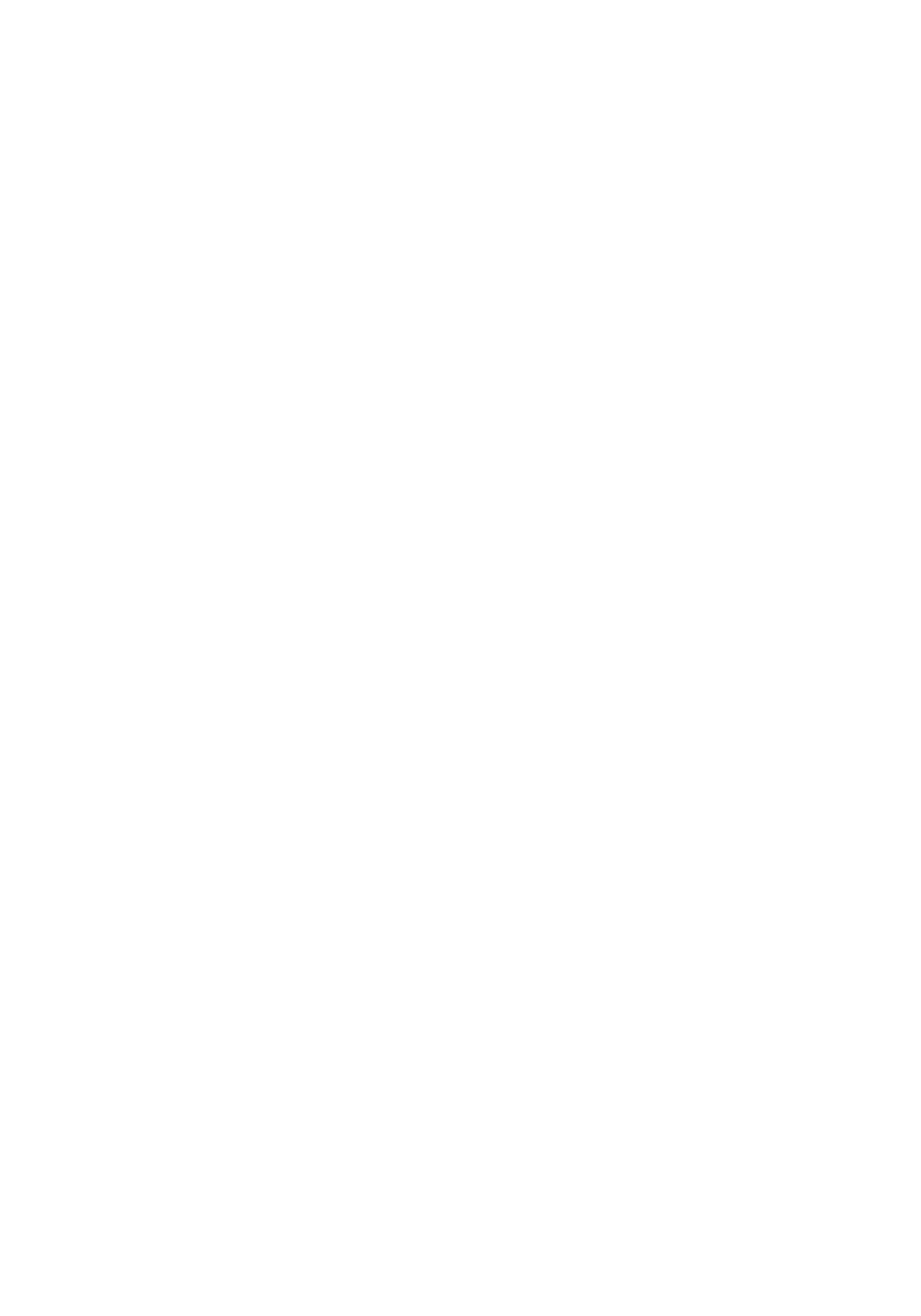

### **Rebecca H. Affoo, PhD, SLP-Reg, SLP(C), CCC-SLP**

*Chapter 4* Assistant Professor School of Communication Sciences and Disorders, Faculty of Health Dalhousie University Halifax, Nova Scotia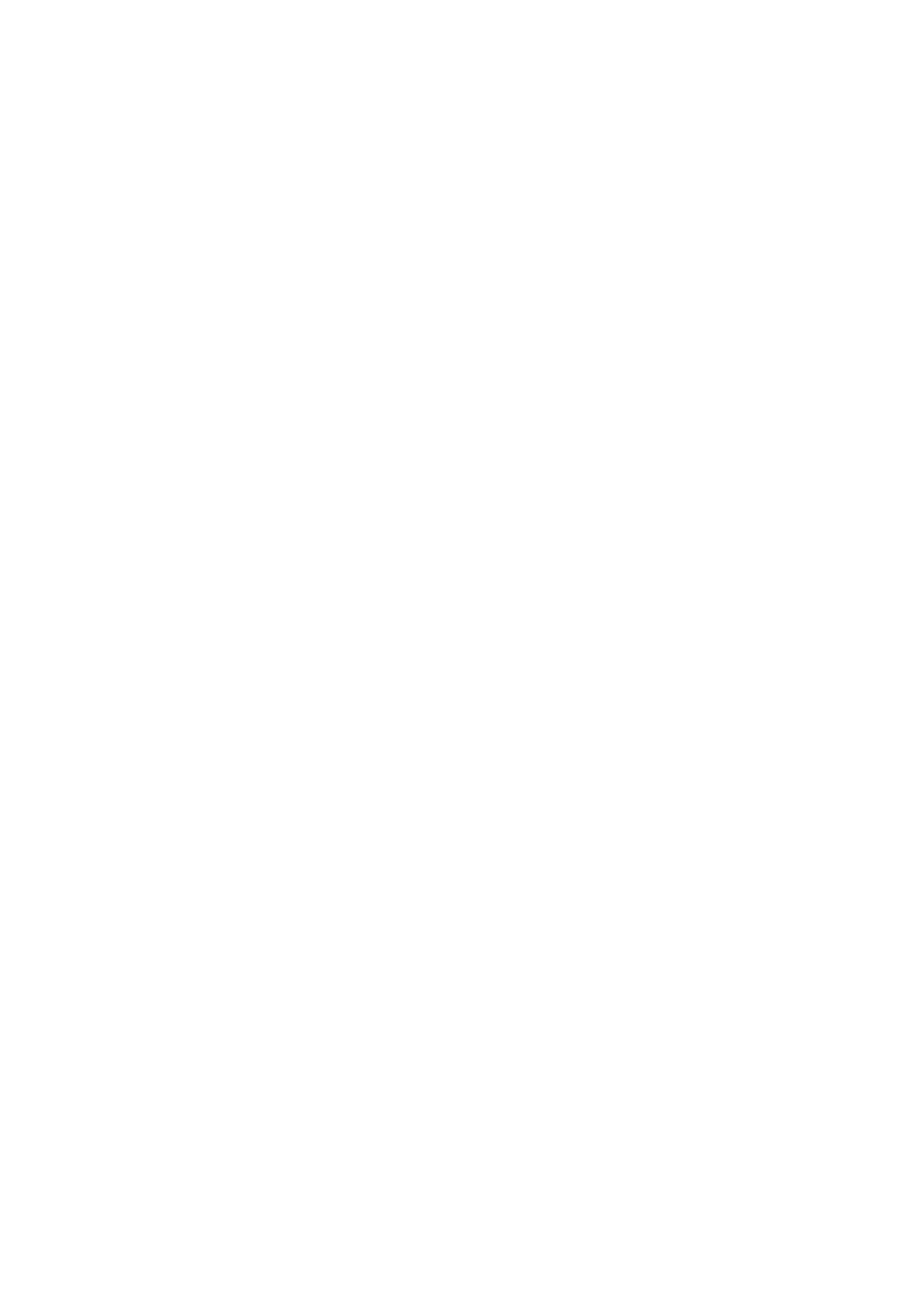

Plural Publishing and the authors thank the following reviewers for taking the time to provide their valuable feedback during the manuscript development process. Additional anonymous feedback was provided by other expert reviewers.

#### **Miranda Babiak-Kaczmarek, CScD, CCC-SLP**

Speech-Language Pathologist VA Pittsburgh Healthcare System Adjunct Professor University of Northern Colorado Greeley, Colorado

#### **Adrienne Bratcher, SLPD, CCC-SLP, CBIST**

Associate Professor/Clinical Supervisor Eastern New Mexico University Portales, New Mexico

#### **Michelle S. Bourgeois, PhD, CCC-SLP**

Professor, ASHA Fellow, GSA Fellow, AAAS Fellow Director, PhD Program Department of Communication Sciences and Disorders University of South Florida Tampa, Florida

#### **Qiang Li, PhD**

Assistant Professor Fort Hays State University Hays, Kansas

## **Joan MacIsaac, MA, CCC-SLP**

Project Director Round Hill, Virginia

#### **Mary Beth Mason, PhD, CCC-SLP**

MS-SLP Program Director Professor of CSD Thiel College Greenville, Pennsylvania

#### **Jennifer Thompson Tetnowski, PhD, CCC-SLP**

Assistant Professor The University of Oklahoma Health Sciences Center Oklahoma City, Oklahoma

#### **Vickie Yu, PhD, CCC-SLP**

Associate Professor Department of Communication Disorders and Science California State University Northridge Northridge, California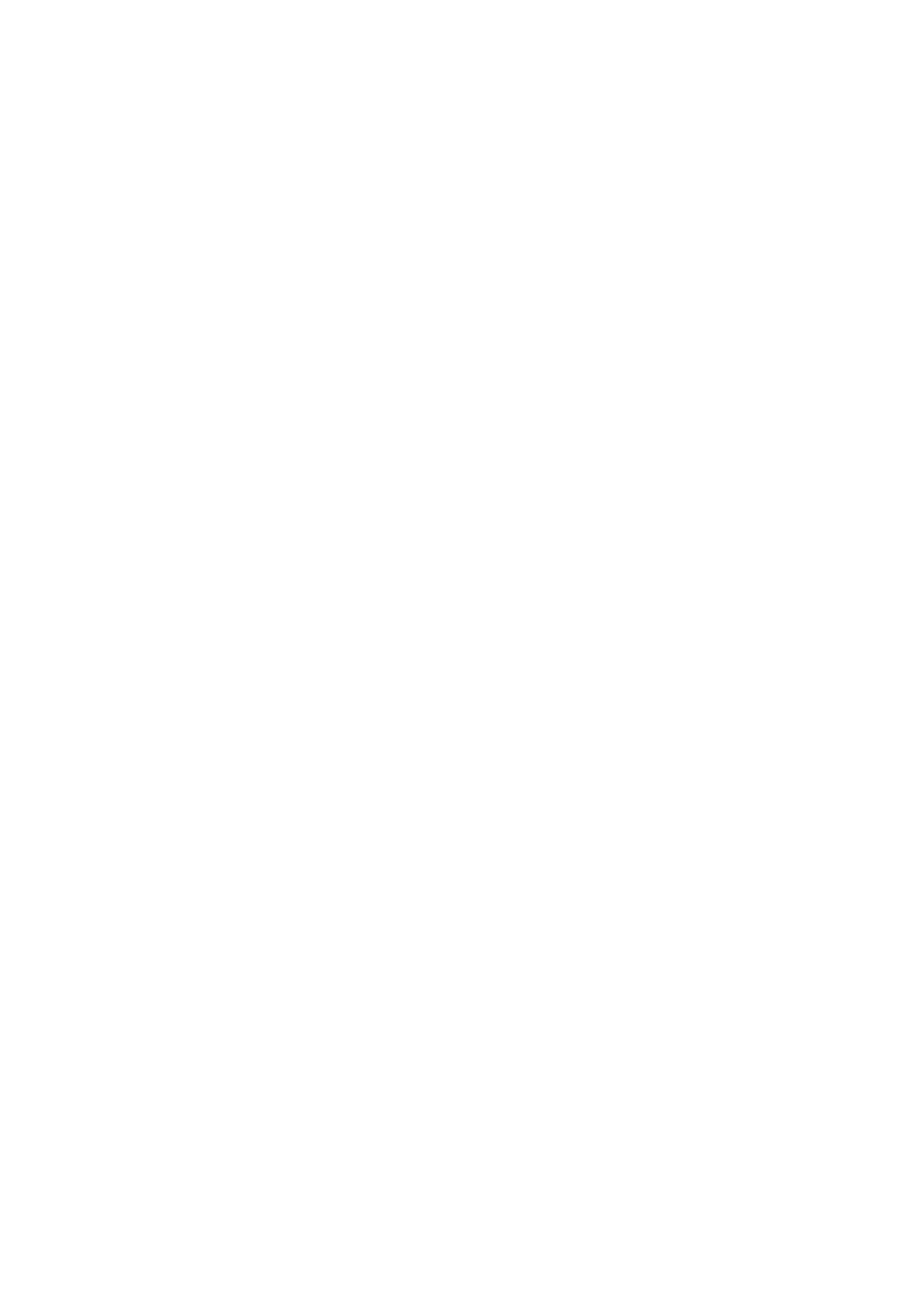*This book is dedicated to all people with dementia whom we have served and will serve, to every direct care worker tirelessly supporting people with dementia, and to every family member wrestling with what it looks like to see a loved one live with this syndrome. We see you and we honor your journeys.*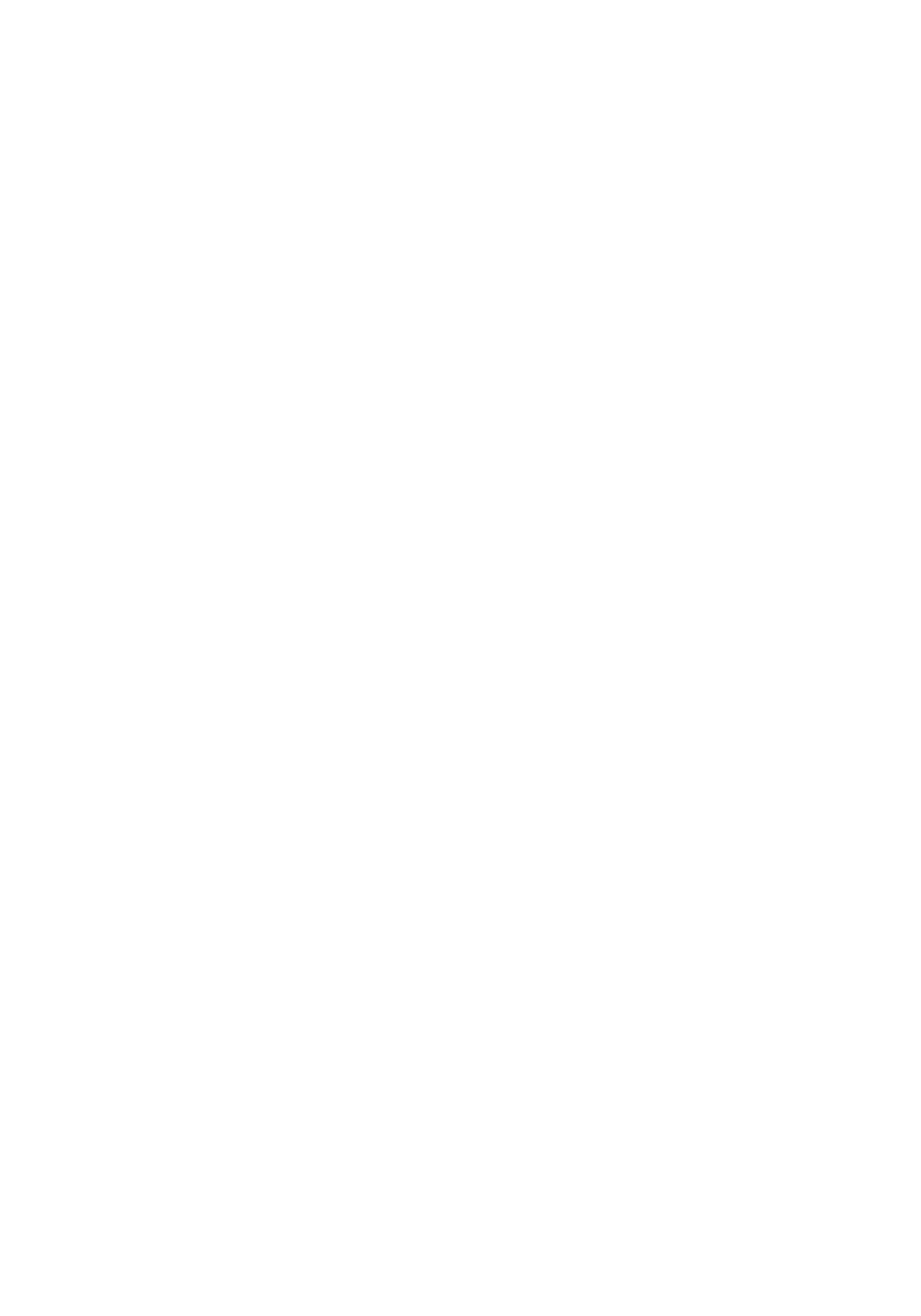

#### **PURPOSE AND KEY CONCEPTS**

The purpose of this book is to bring to life ideas for evidence-based, person-centered interventions for persons with dementia and their care partners. Implementation of evidence-based practice is a challenge in healthcare in general. Based on our own clinical and research experiences, we recognize the challenges in dementia care. This chapter introduces a variety of key concepts that will be applied throughout the eight cases presented in this book. The eight chapters on cases emphasize each person and how person-centered assessments were completed to prepare person-centered interventions that capitalize on preserved skills, ability to learn, and prepared environments. Specific examples of cognitive and communication strategies are provided both in the chapters and in the accompanying PluralPlus companion website.



Throughout the book, we present diverse cases in terms of racial, cultural, and linguistic backgrounds, as well as various etiologies of dementia syndromes and contexts. We wish to emphasize that this is not a book about diversity, per se, but rather a book about people, and people are diverse. By embracing personal backgrounds, we demonstrate how personcentered interventions can be used to promote functioning, participation, quality of life, and ultimately personhood in people with dementia. We understand that there are implementation barriers in every context, so we address those barriers with hopes of inspiring clinicians to be creative in working through those problems. The solutions we describe might not exactly fit the context in which other clinicians work, but the aim is to see possibilities in the challenges. The final chapter provides a summary of key issues across the cases, a look at equity and inclusion through the lens of the cases, and a message of empowerment.

### **Personhood and Person-Centered Care**

Over the past several decades, there have been many calls for culture change in long-term care and in dementia care. The rise of personcentered care for persons with dementia stems from the work of Kitwood (1997; Kitwood & Bredin, 1992), a psychogerontologist. He defined human beings as social beings who bestow personhood upon each other in the context of relationships. Person-centered care requires that we recognize the personhood of people with dementia, despite their difficulties in communicating their self-concept and identity. When people stop acknowledging the personhood of those with dementia, the consequences can be harsh, such as loss of social roles, social isolation, and objectification (Alsawy et al., 2020). In contrast,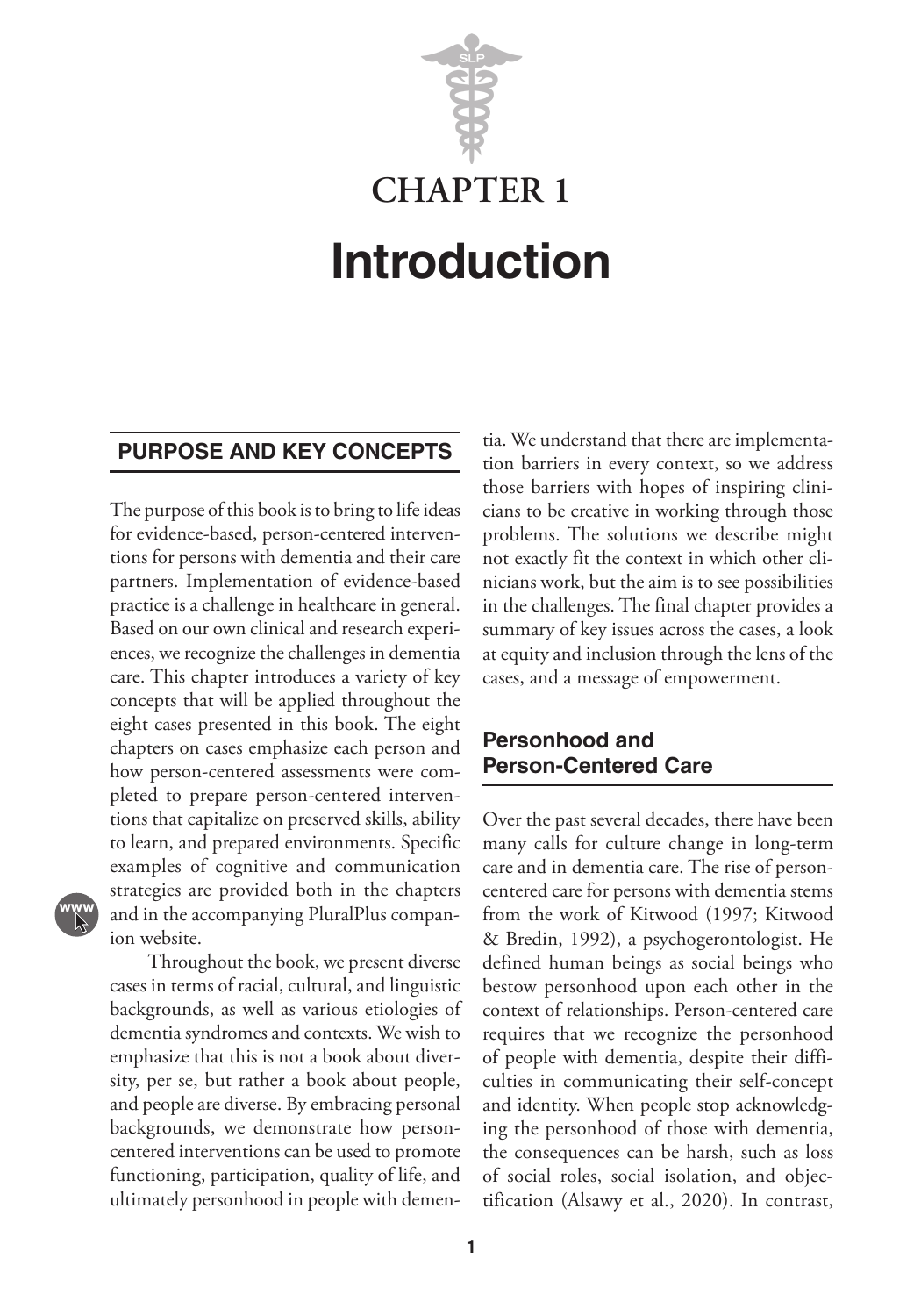Kitwood urged care partners to recognize the personhood of those with dementia and to provide care that promotes dignity, respect, choice, self-determination, and purposeful living. We believe that such care would emphasize the person's strengths, promote purposeful living, and support the person in participating in decisions about their own life.

Calls for culture change have continued across the decades since Kitwood's work and have led to the development of more "homelike" long-term care models, such as the Eden Alternative, Wellspring, Pioneer Network (Robinson & Gallagher, 2008), and Montessori for Ageing and Dementia (Bourgeois et al., 2019). These models aim to increase engagement and interaction and decrease the behavioral and psychological symptoms of dementia (BPSDs) by providing a prepared environment, recognizing strengths, and encouraging meaningful engagement (e.g., Bourgeois et al., 2015; Robinson & Gallagher, 2008). Yet, there are still challenges in providing care that promotes personhood, so champions for people with dementia continue to shout the call for better care that promotes human rights and quality of life (e.g., Camp, 2019; Young et al., 2019). Throughout this book, we will advocate for person-centered care, as illustrated through the cases (for more extensive detail, see Hickey & Bourgeois, 2018).

## **Increasing Diversity of the Aging Population**

Researchers, clinicians, and policymakers have been discussing the aging of the population for years and with it the significant rise in prevalence of dementia, calling these phenomena the "aging tsunami" or "gray tsunami" or "dementia tsunami," terms that may actually continue to perpetuate ageism and negative attitudes toward aging (Calasanti, 2020). Here we provide some information about the

aging populations in the United States and then Canada, but note that these trends are happening in many other countries as well. According to the U.S. Census Bureau, 16% of the population were seniors in 2018; by 2030, the Baby Boomer generation (currently ~73 million people) will be at least 65 years old, a turning point in demographics of the United States (Vespa et al., 2020). Furthermore, by 2034, seniors are expected to outnumber children under 18 years for the first time in U.S. history, and by 2060, seniors are expected to grow to about 25% of the population.

Not only is the aging population increasing, but cultural and linguistic diversity is increasing. According to the U.S. Census Bureau, all non-white racial groups have grown faster than the white population between 2010 and 2019; further, the non-Hispanic white population is expected to decrease over time, while all other racial groups are expected to increase (Vespa et al., 2020). The rate of immigration is expected to grow faster than the birth rate so that by 2030, immigration is expected to be a more significant driver of population growth than births in the United States (Vespa et al., 2020). By 2044, people who are of races other than white are projected to comprise more than half of the population (Colby & Ortman, 2015).

In terms of linguistic diversity, hundreds of languages are spoken in the United States, with more linguistic diversity in major cities (Colby & Ortman, 2015). Although there is no official language in the United States, most people speak English. In the top 15 largest metro areas of the United States, around 150 to nearly 200 languages are spoken. The most common languages other than English include Spanish, Chinese, French, Tagalog, and Vietnamese. We must also consider at what age and how people learned the languages they use (e.g., home, community, and/or school), but a review of simultaneous versus sequential bilingualism is beyond the scope of this book.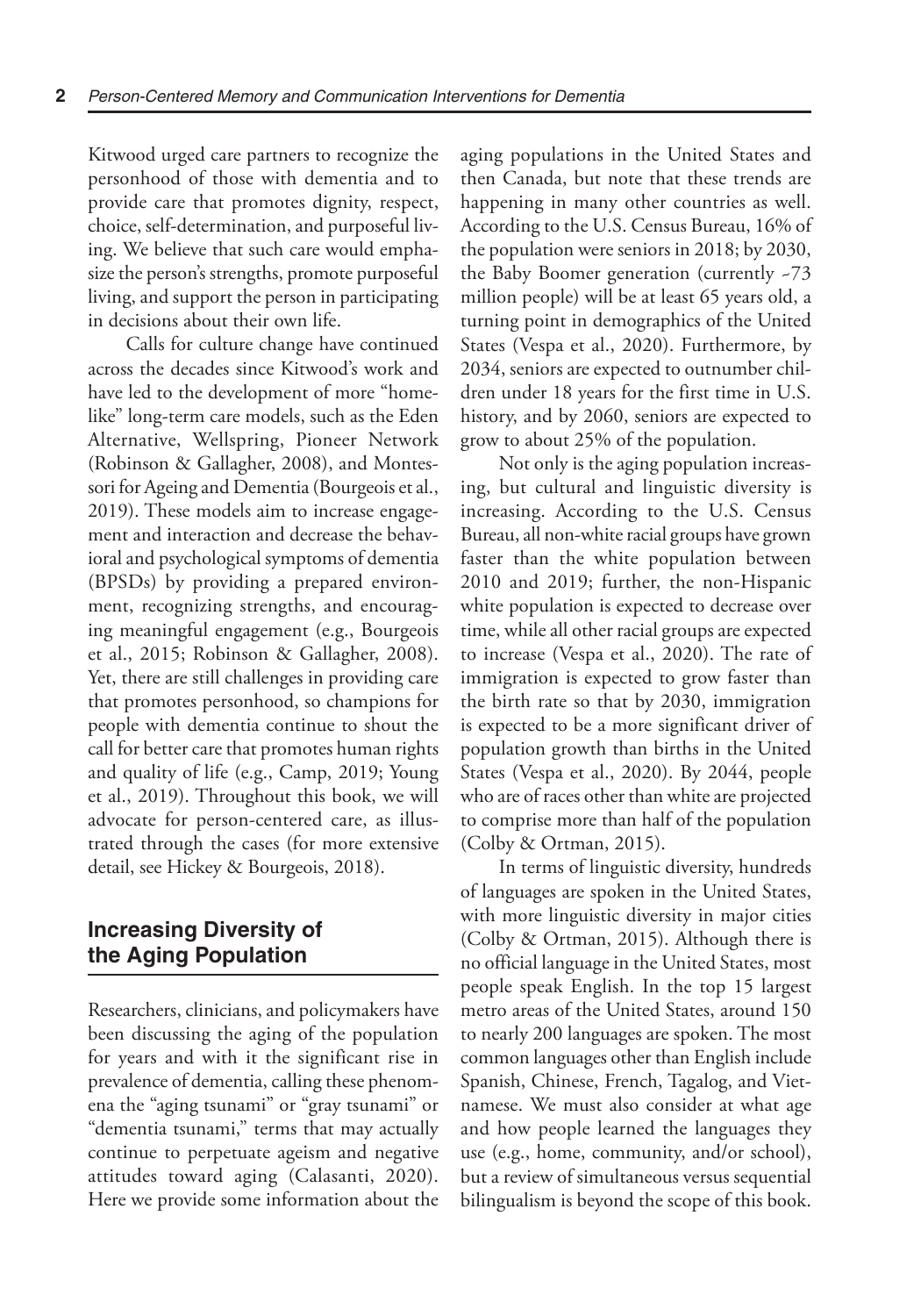In Canada, there were more seniors than children beginning in 2016. Seniors accounted for 17% of the population in 2018 and are estimated to account for between 21% and 30% of the population by 2068 (Statistics Canada, 2019). Racial diversity in Canada is growing from both births and immigration, with projections showing continued growth (Morency et al., 2017; Statistics Canada, 2016). In comparing population demographics from 2016 to projections of the demographics in 2036, the population of people who self-identified as visible minorities was 22.3% and is projected to grow to around 32% to 36%. Indigenous Canadians (First Nations, Métis, and Inuit) comprised 4.9% of the population, and that number is projected to rise to between 5.5% and 6.8%. Immigrants and second-generation Canadians accounted for nearly 40% of the population and are expected to grow to 50%.

In Canada, about 20% of the population speaks a language other than the official languages of English or French. Those whose mother tongue is neither English nor French are projected to be around 30% by 2036 (Morency et al., 2017; Statistics Canada, 2016). As in the United States, there is more linguistic diversity in major Canadian cities (Statistics Canada, 2011). The top other languages spoken include Mandarin, Cantonese, Punjabi, Spanish, Tagalog, and Arabic (Statistics Canada, 2011). In both the United States and Canada, there are also many Indigenous languages spoken.

#### **Culturally Responsive Practice**

Given the increasingly diverse aging population, we must attend to cultural and linguistic variations of our clients and consider the relevance of various assessment and intervention procedures. Culture is often explained using a metaphor of an iceberg, which has a small part above the surface that is observable and a much larger part that is invisible under the surface (Ting-Toomey & Chung, 2012). Many people think about or are aware of the parts that are observable above the surface when they think about culture, for example, food, dress, arts, dances, rituals/traditions, spirituality/religious practices, symbols, and language. The larger parts under the surface are the more important parts that comprise cultures, for instance, attitudes, beliefs, values, and assumptions. These invisible parts of culture are central to an individual's or a group's identity, for example, attitudes and beliefs toward aging, social status, and child-rearing; concepts of fairness; approaches to problem solving; and notions of beauty, modesty, time, and etiquette.

We learn culture implicitly and do not always reflect on our cultural identities and beliefs or values unless prompted to do so. Our cultural and religious beliefs, values, and assumptions that are under the surface lead to unconscious (or implicit) bias, which can be a barrier to culturally responsive practice (Hyter & Salas-Provance, 2019). Implicit bias is the way that we use assumptions and stereotypes to automatically make judgments or evaluations of a person or situation without being aware that we are doing so. Implicit bias affects our understanding of others who come from cultural and/or linguistic backgrounds different from our own. Thus, critical reflection of our own culture is a necessary first step before examining our awareness and understanding of other cultures and how our clients interact with our assessment and intervention procedures.

Culturally responsive assessment and intervention procedures use procedures that are fair and unbiased. Assessment should include a variety of procedures, including ethnographic observations and interviews (discussed more below) and dynamic assessment to supplement more standard assessment procedures, particularly when the norms for the test do not apply to the client (Hyter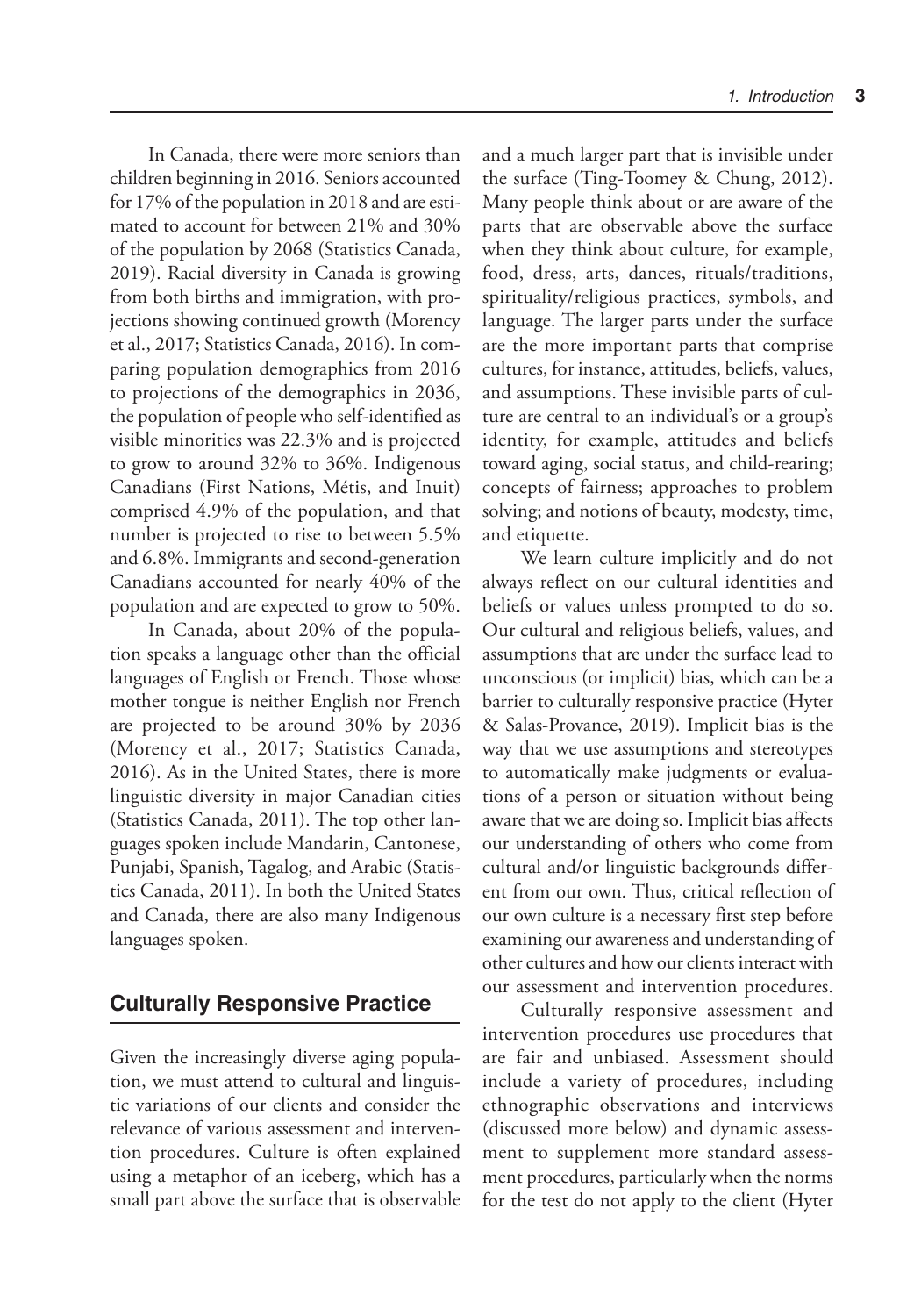& Salas-Provance, 2019; Nelson et al., 2014). These procedures allow us to understand the client in context and to determine strengths and facilitators that can be capitalized upon in intervention. Culturally responsive interventions use culturally and linguistically relevant stimuli when necessary, as well as honor cultural norms (e.g., for male-female and childadult interactions) and monitor the client's and family's acceptance of the intervention and make modifications where necessary (Hyter & Salas-Provance, 2019). Bilingual and multilingual clients present additional considerations for the design of treatment plans, including questions around whether to treat in one or more languages. Additionally, translators and/ or interpreters may be necessary for translating written materials or interpreting conversations with the client and family.

When we strive for culturally responsive practice, we seek to defeat the forces of institutional and structural racism as well as linguicism that are prevalent in healthcare

and lead to health inequities. Racism results from the combination of racial prejudice plus power. Linguicism is a related concept but applies to language prejudice and power (Hyter & Salas-Provance, 2019; Phillipson, 1992). Since McKenzie (2003) argued that countering racism is a public health issue, research has advanced to demonstrate the true public health threat of racism, which can be due to psychological and physiological responses (Williams et al., 2019) and avoidance of healthcare services (e.g., Hyter & Salas-Provance, 2019). Elders who have lived with racism or linguicism for many decades may have impacts on their health, access to healthcare services, or response to intervention procedures. Clinicians must be mindful of how our implicit biases influence our evaluation of their performance and our relationships with clients and families. There is a long way to go in removing structural racism from healthcare (Bailey et al., 2017). Box 1–1 lists a few examples of resources for those who wish

#### **Box 1–1.** Examples of Web Resources for Aging and Diversity

- **•** American Society on Aging
	- **•** The Role of Early Life Trauma in Social Isolation: https://generations .asaging.org/adverse-childhoodexperiences-trauma-isolation
- **•** U.S. Administration on Aging: A Toolkit for Serving Diverse Communities: https://acl.gov/sites/default/files/pro grams/2017-03/AoA\_DiversityToolkit \_Full.pdf
- **•** National Resource Center on LGBT Aging: https://www.lgbtagingcenter.org
- **•** Diverse Elders Coalition: https://www .diverseelders.org
- **•** American Psychological Association **•** Multicultural Aging Resource Guide (includes links to many other

resources): https://www.apa.org/pi/ aging/resources/guides/multicultural

- **•** Black Aging Matters—How to better address racism-related stress in African American older adults (webinar): https://www.youtube.com/ watch?v=DqvF\_7O0lSY
- **•** The Aging and Health Report—Disparities and resilience among lesbian, gay, bisexual, and transgender older adults: http://depts.washington.edu/ agepride/wordpress/wp-content/up loads/2012/10/Full-report10-25-12.pdf
- **•** Rainbows of Aging: http://www.rainbowsofaging.org/
- **•** Center for Cultural Diversity in Ageing: http://www.culturaldiversity.com.au